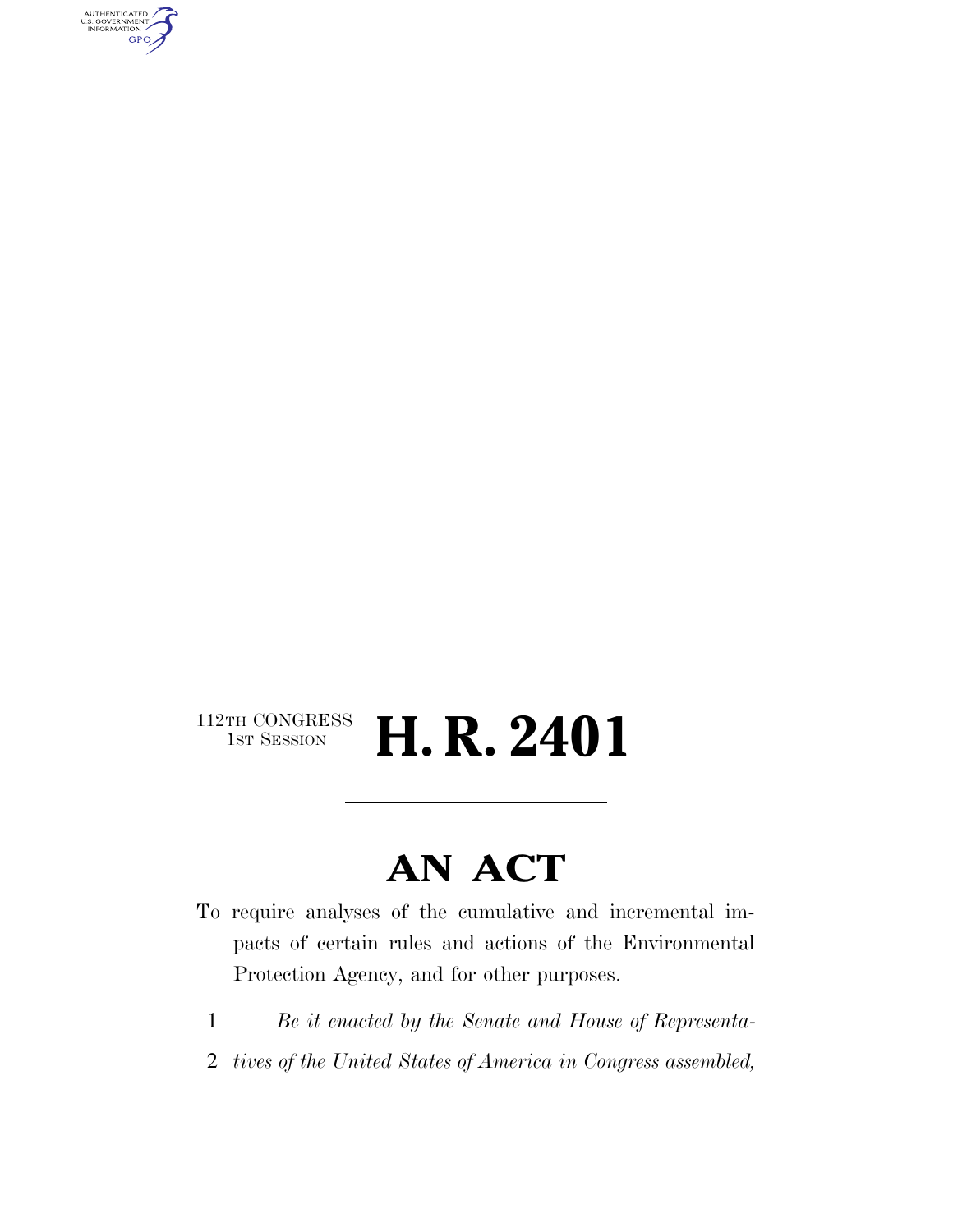#### **SECTION 1. SHORT TITLE.**

 This Act may be cited as the ''Transparency in Regu- latory Analysis of Impacts on the Nation Act of 2011''. **SEC. 2. COMMITTEE FOR THE CUMULATIVE ANALYSIS OF REGULATIONS THAT IMPACT ENERGY AND MANUFACTURING IN THE UNITED STATES.** 

 (a) ESTABLISHMENT.—The President shall establish a committee to be known as the Committee for the Cumu- lative Analysis of Regulations that Impact Energy and Manufacturing in the United States (in this Act referred to as the ''Committee'') to analyze and report on the cu- mulative and incremental impacts of certain rules and ac- tions of the Environmental Protection Agency, in accord-ance with sections 3 and 4.

 (b) MEMBERS.—The Committee shall be composed of the following officials (or their designees):

 (1) The Secretary of Agriculture, acting through the Chief Economist.

 (2) The Secretary of Commerce, acting through the Chief Economist and the Under Secretary for International Trade.

 (3) The Secretary of Labor, acting through the Commissioner of the Bureau of Labor Statistics.

 (4) The Secretary of Energy, acting through the Administrator of the Energy Information Ad-ministration.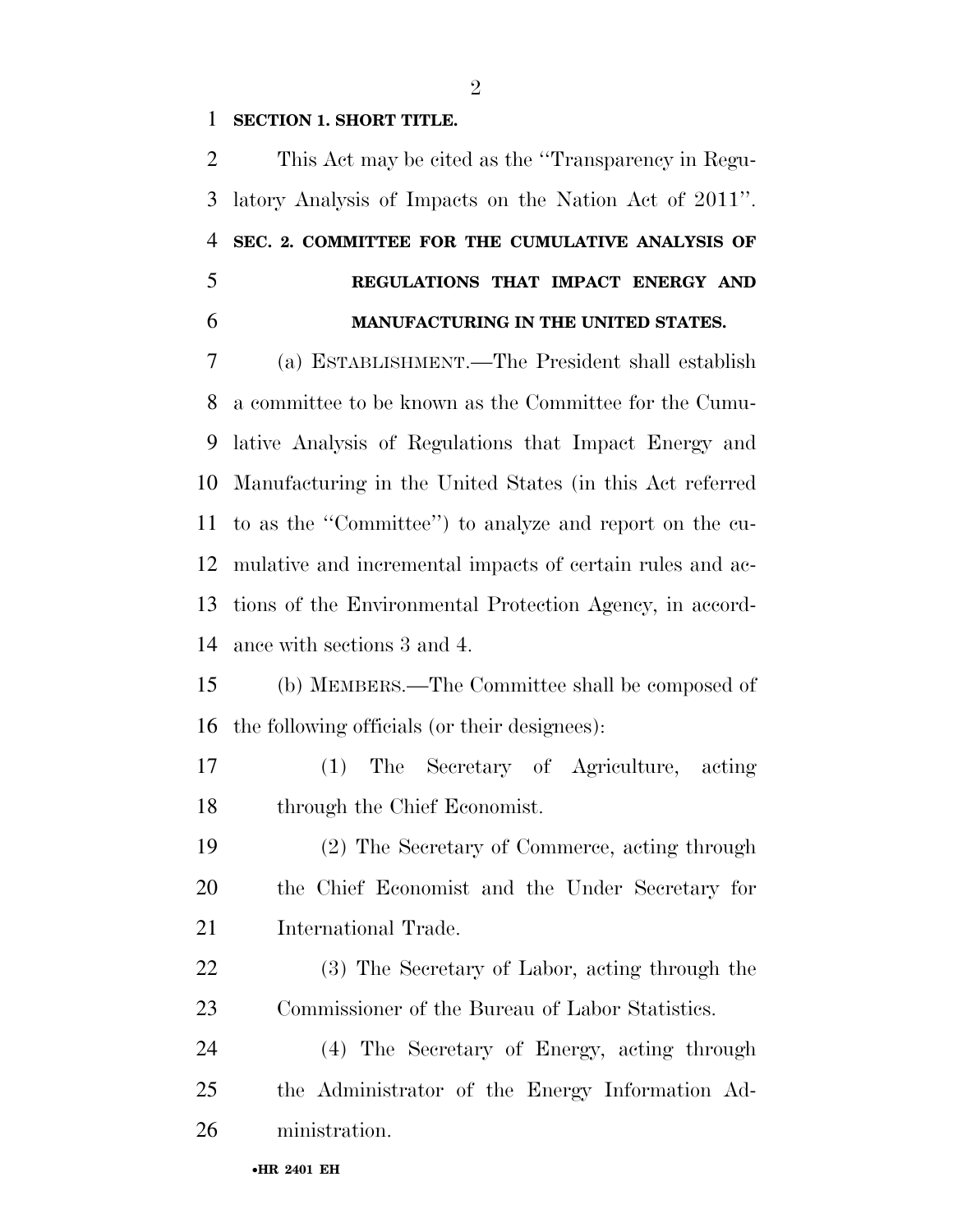| $\mathbf{1}$   | (5) The Secretary of the Treasury, acting                  |
|----------------|------------------------------------------------------------|
| $\overline{2}$ | through the Deputy Assistant Secretary for Environ-        |
| 3              | ment and Energy of the Department of the Treas-            |
| $\overline{4}$ | ury.                                                       |
| 5              | (6) The Administrator of the Environmental                 |
| 6              | Protection Agency.                                         |
| 7              | (7) The Chairman of the Council of Economic                |
| 8              | Advisors.                                                  |
| 9              | (8) The Chairman of the Federal Energy Regu-               |
| 10             | latory Commission.                                         |
| 11             | (9) The Administrator of the Office of Informa-            |
| 12             | tion and Regulatory Affairs.                               |
| 13             | (10) The Chief Counsel for Advocacy of the                 |
| 14             | Small Business Administration.                             |
| 15             | (11) The Chairman of the United States Inter-              |
| 16             | national Trade Commission, acting through the Of-          |
| 17             | fice of Economics.                                         |
| 18             | (c) CHAIR.—The Secretary of Commerce shall serve           |
| 19             | as Chair of the Committee. In carrying out the functions   |
| 20             | of the Chair, the Secretary of Commerce shall consult with |
| 21             | the members serving on the Committee pursuant to para-     |
| 22             | graphs $(5)$ and $(11)$ of subsection $(b)$ .              |
| 23             | (d) CONSULTATION.—In conducting analyses under             |
| 24             | section 3 and preparing reports under section 4, the Com-  |
| 25             | mittee shall consult with, and consider pertinent reports  |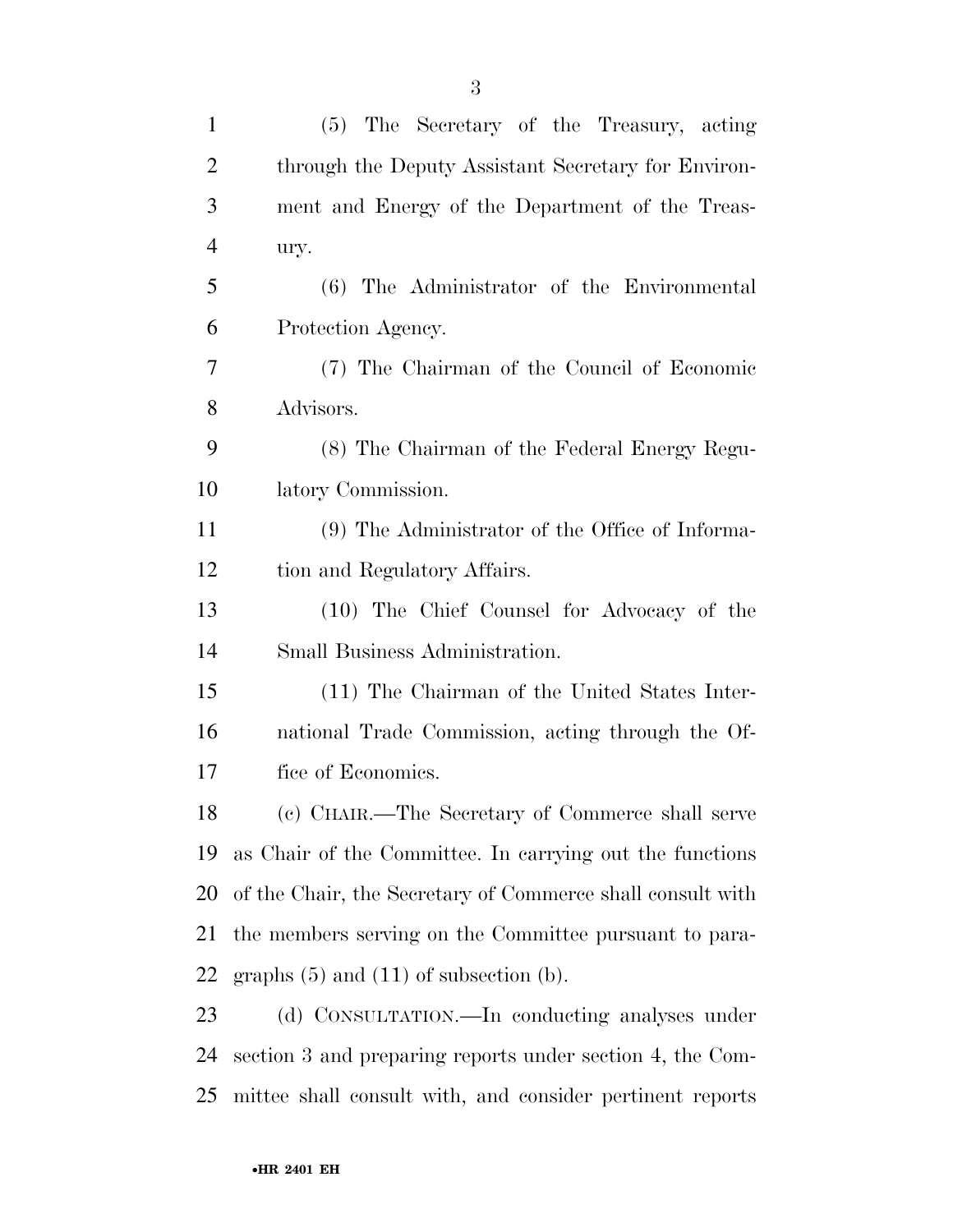issued by, the Electric Reliability Organization certified under section 215(c) of the Federal Power Act (16 U.S.C. 3  $824o(c)$ .

 (e) TERMINATION.—The Committee shall terminate 60 days after submitting its final report pursuant to sec-6 tion  $4(e)$ .

**SEC. 3. ANALYSES.** 

 (a) SCOPE.—The Committee shall conduct analyses, for each of the calendar years 2016, 2020, and 2030, of the following:

 (1) The cumulative impact of covered rules that are promulgated as final regulations on or before January 1, 2012, in combination with covered ac-tions.

 (2) The cumulative impact of all covered rules (including covered rules that have not been promul- gated as final regulations on or before January 1, 2012), in combination with covered actions.

 (3) The incremental impact of each covered rule not promulgated as a final regulation on or before January 1, 2012, relative to an analytic baseline representing the results of the analysis conducted under paragraph (1).

 (b) CONTENTS.—The Committee shall include in each analysis conducted under this section the following: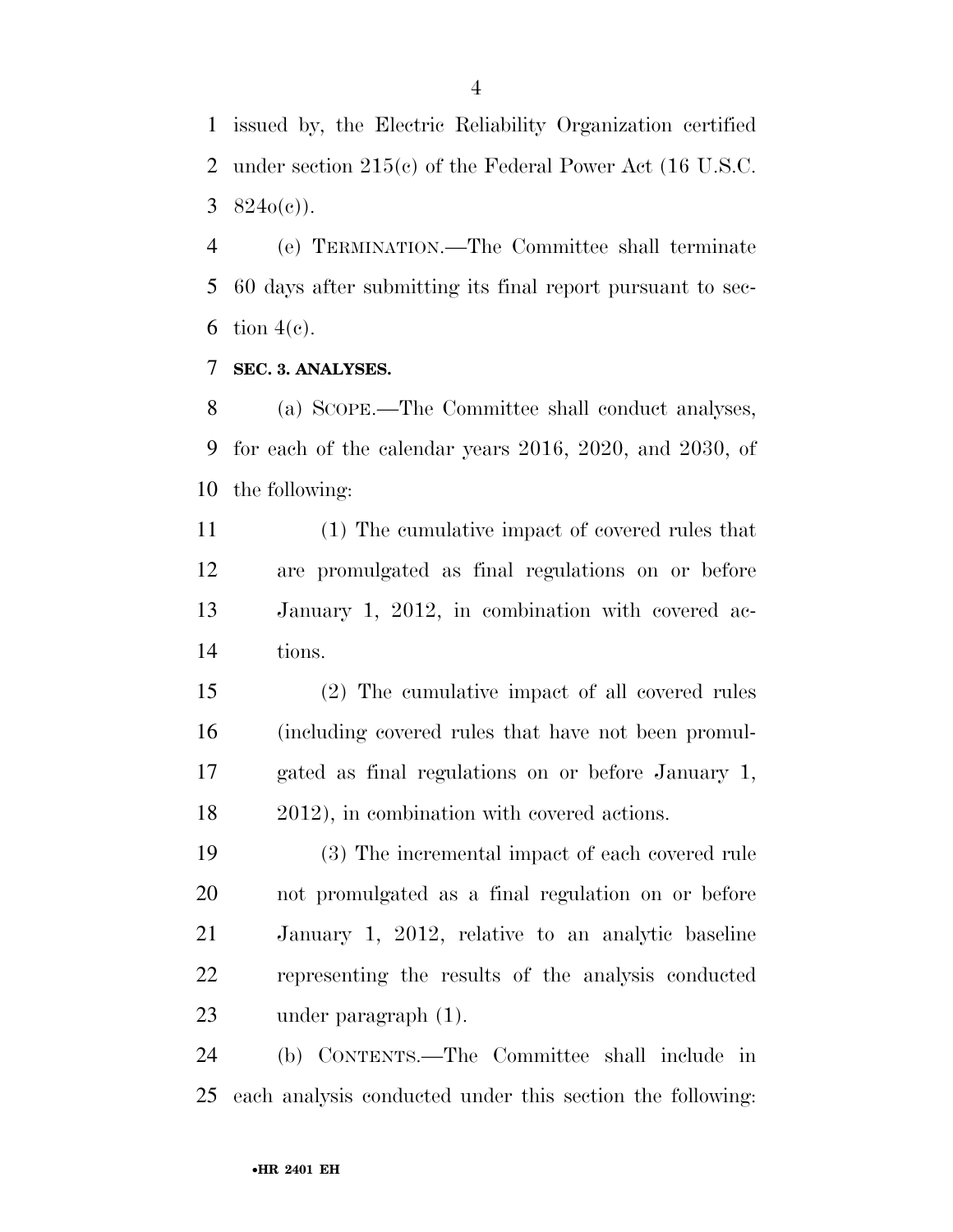| $\mathbf{1}$   | (1) Estimates of the impacts of the covered      |
|----------------|--------------------------------------------------|
| $\overline{2}$ | rules and covered actions with regard to—        |
| 3              | (A) the global economic competitiveness of       |
| $\overline{4}$ | the United States, particularly with respect to  |
| 5              | energy intensive and trade sensitive industries; |
| 6              | (B) other cumulative costs and cumulative        |
| 7              | benefits, including evaluation through a general |
| 8              | equilibrium model approach;                      |
| 9              | (C) any resulting change in national,            |
| 10             | State, and regional electricity prices;          |
| 11             | (D) any resulting change in national,            |
| 12             | State, and regional fuel prices;                 |
| 13             | (E) the impact on national, State, and re-       |
| 14             | gional employment during the 5-year period be-   |
| 15             | ginning on the date of enactment of this Act,    |
| 16             | and also in the long term, including secondary   |
| 17             | impacts associated with increased energy prices  |
| 18             | and facility closures; and                       |
| 19             | (F) the reliability and adequacy of bulk         |
| 20             | power supply in the United States.               |
| 21             | (2) Discussion of key uncertainties and assump-  |
| 22             | tions associated with each estimate.             |
| 23             | $(3)$ A sensitivity analysis.                    |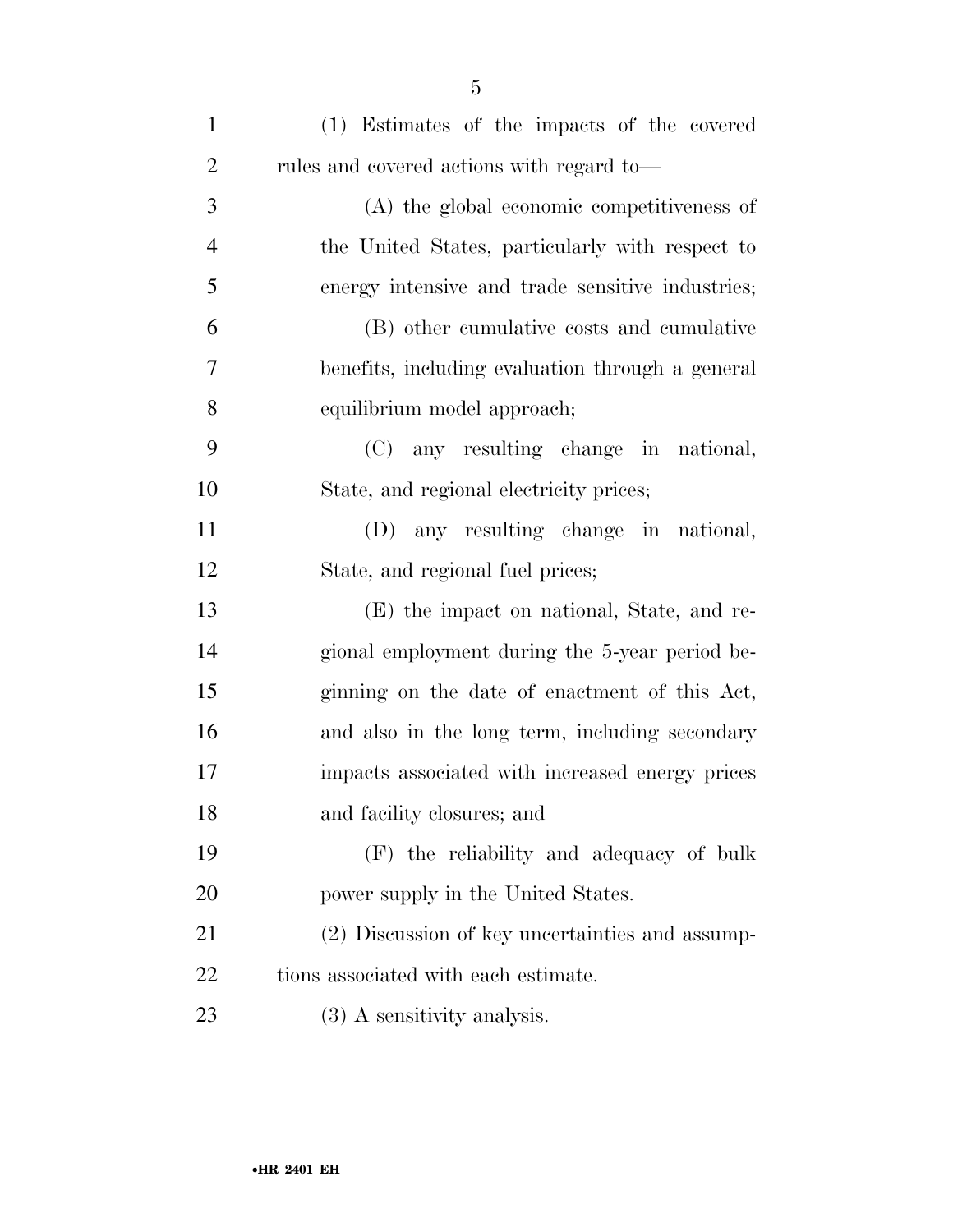| $\mathbf{1}$   | (4) Discussion, and where feasible an assess-               |
|----------------|-------------------------------------------------------------|
| $\overline{2}$ | ment, of the cumulative impact of the covered rules         |
| 3              | and covered actions on—                                     |
| $\overline{4}$ | $(A)$ consumers;                                            |
| 5              | (B) small businesses;                                       |
| 6              | (C) regional economies;                                     |
| 7              | (D) State, local, and tribal governments;                   |
| 8              | (E) low-income communities;                                 |
| 9              | $(F)$ public health;                                        |
| 10             | (G) local and industry-specific labor mar-                  |
| 11             | kets; and                                                   |
| 12             | (H) agriculture,                                            |
| 13             | as well as key uncertainties associated with each           |
| 14             | topic.                                                      |
| 15             | (c) METHODS.—In conducting analyses under this              |
| 16             | section, the Committee shall use the best available meth-   |
| 17             | ods, consistent with guidance from the Office of Informa-   |
|                | 18 tion and Regulatory Affairs and the Office of Management |
| 19             | and Budget Circular A–4.                                    |
| 20             | (d) DATA.—In conducting analyses under this sec-            |
| 21             | tion, the Committee—                                        |
| 22             | (1) shall use the best data that are available to           |
| 23             | the public or supplied to the Committee by its mem-         |
| 24             | bers, including the most recent such data appro-            |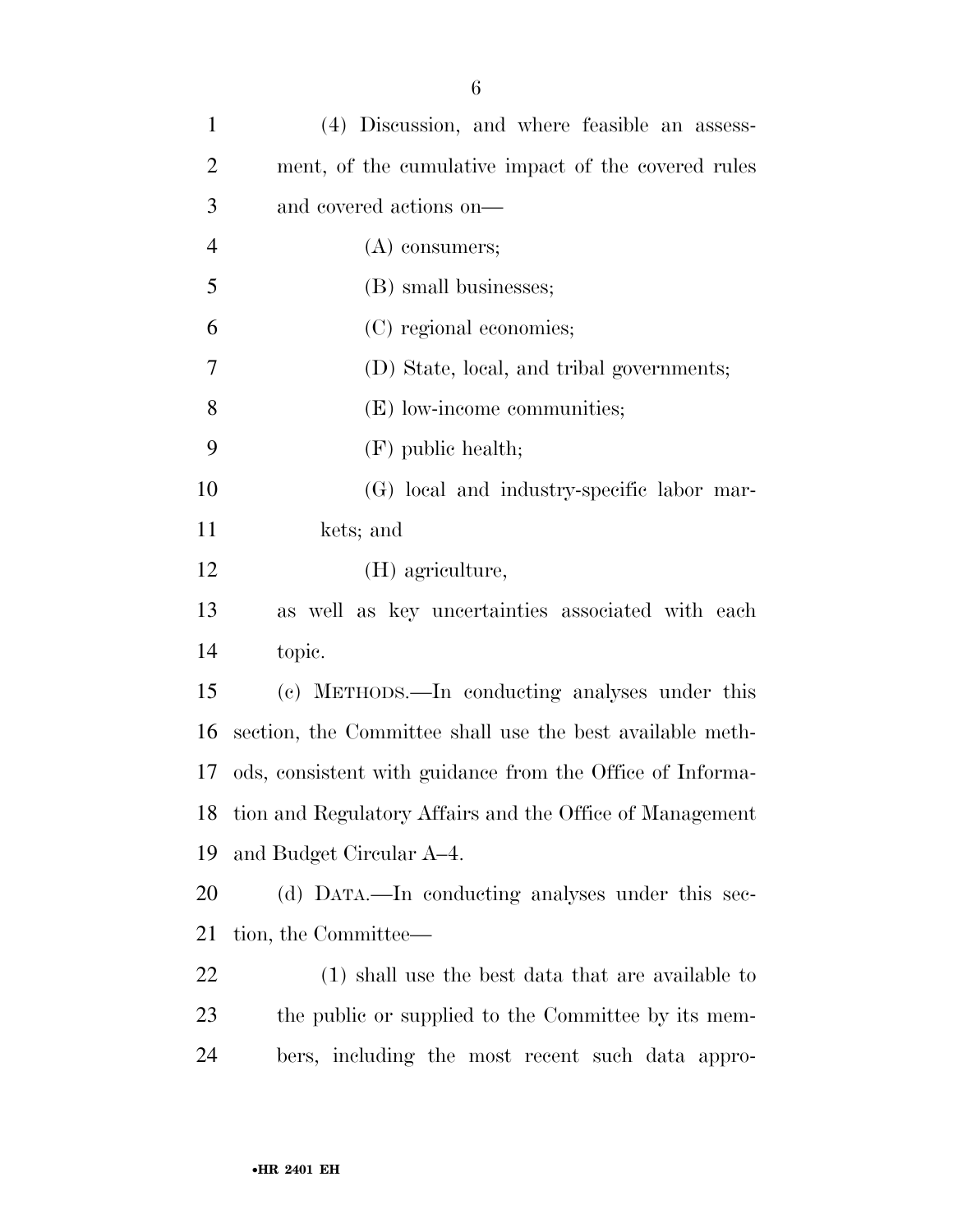| $\mathbf{1}$   | priate for this analysis representing air quality, facil- |
|----------------|-----------------------------------------------------------|
| $\overline{2}$ | ity emissions, and installed controls; and                |
| 3              | $(2)$ is not required to create data or to use data       |
| $\overline{4}$ | that are not readily accessible.                          |
| 5              | (e) COVERED RULES.—In this section, the term "cov-        |
| 6              | ered rule" means the following:                           |
| 7              | (1) The following published rules (including any          |
| 8              | successor or substantially similar rule):                 |
| 9              | (A) The Clean Air Interstate Rule (as de-                 |
| 10             | fined in section $5(a)(4)$ ).                             |
| 11             | (B) "National Ambient Air Quality Stand-                  |
| 12             | ards for Ozone", published at 73 Fed. Reg.                |
| 13             | 16436 (March 27, 2008).                                   |
| 14             | "National Emission Standards"<br>for<br>(C)               |
| 15             | Hazardous Air Pollutants for Major Sources:               |
| 16             | Industrial, Commercial, and Institutional Boil-           |
| 17             | ers and Process Heaters", published at 76 Fed.            |
| 18             | Reg. 15608 (March 21, 2011).                              |
| 19             | "National Emission Standards for<br>(D)                   |
| <b>20</b>      | Hazardous Air Pollutants for Area Sources: In-            |
| 21             | dustrial, Commercial, and Institutional Boil-             |
| 22             | ers", published at 76 Fed. Reg. 15554 (March)             |
| 23             | $21, 2011$ .                                              |
| 24             | "National Emission Standards for<br>(E)                   |
| 25             | Hazardous Air Pollutants from Coal- and Oil-              |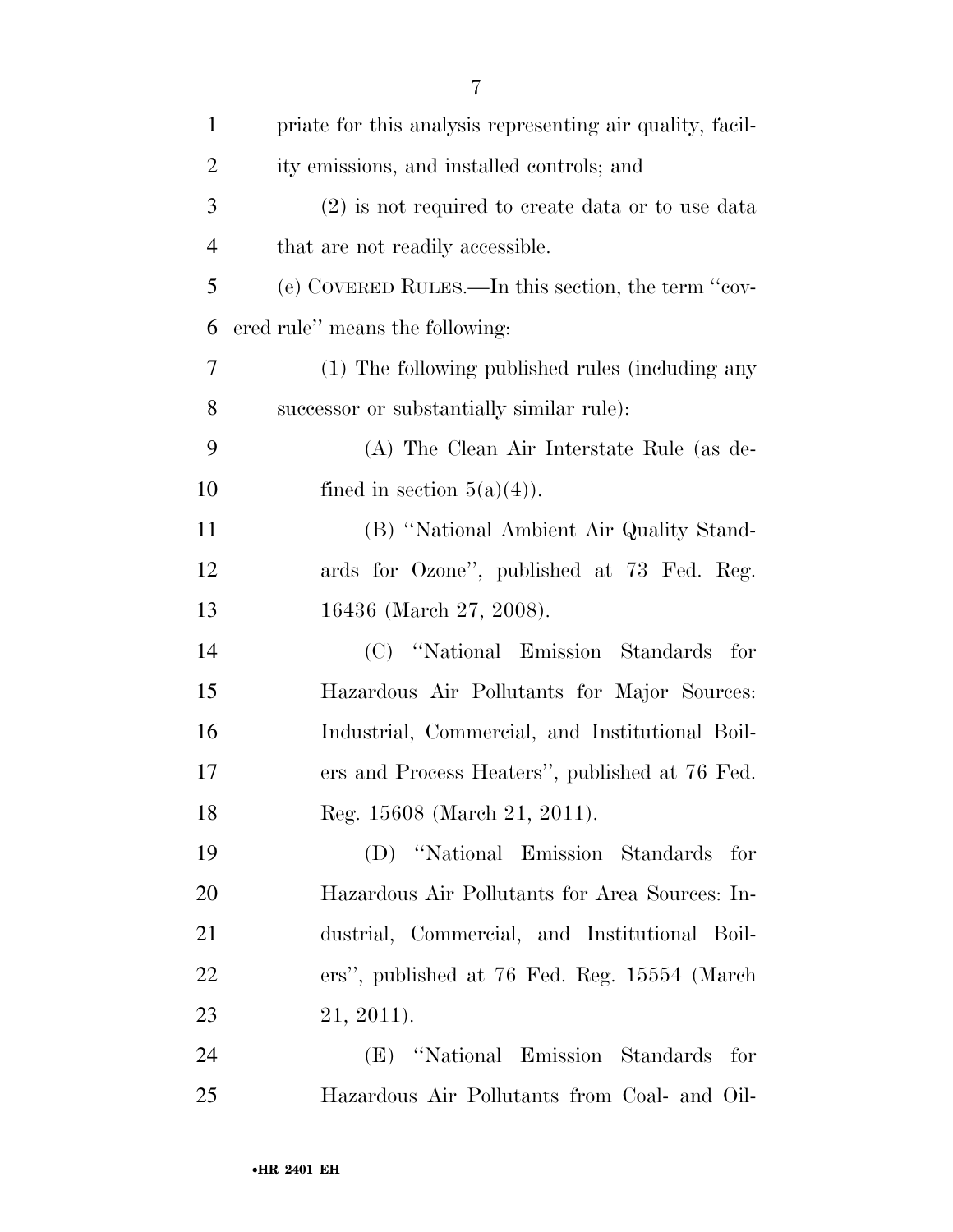| $\mathbf{1}$   | fired Electric Utility Steam Generating Units   |
|----------------|-------------------------------------------------|
| $\overline{2}$ | and Standards of Performance for Fossil-Fuel-   |
| 3              | Fired Electric Utility, Industrial-Commercial-  |
| $\overline{4}$ | Institutional, and Small Industrial-Commercial- |
| 5              | Institutional Steam Generating Units", signed   |
| 6              | by Administrator Lisa P. Jackson on March 16,   |
| 7              | 2011.                                           |
| 8              | (F) "Hazardous and Solid Waste Manage-          |
| 9              | ment System; Identification and Listing of Spe- |
| 10             | cial Wastes; Disposal of Coal Combustion Re-    |
| 11             | siduals From Electric Utilities", published at  |
| 12             | 75 Fed. Reg. 35127 (June 21, 2010).             |
| 13             | (G) "Primary National Ambient Air Qual-         |
| 14             | ity Standard for Sulfur Dioxide", published at  |
| 15             | 75 Fed. Reg. 35520 (June 22, 2010).             |
| 16             | (H) "Primary National Ambient Air Qual-         |
| 17             | ity Standards for Nitrogen Dioxide", published  |
| 18             | at 75 Fed. Reg. 6474 (February 9, 2010).        |
| 19             | (I) "National Emission Standards for Haz-       |
| 20             | ardous Air Pollutants from the Portland Ce-     |
| 21             | ment Manufacturing Industry and Standards of    |
| 22             | Performance for Portland Cement Plants",        |
| 23             | published at 75 Fed. Reg. 54970 (September 9,   |
| 24             | 2010).                                          |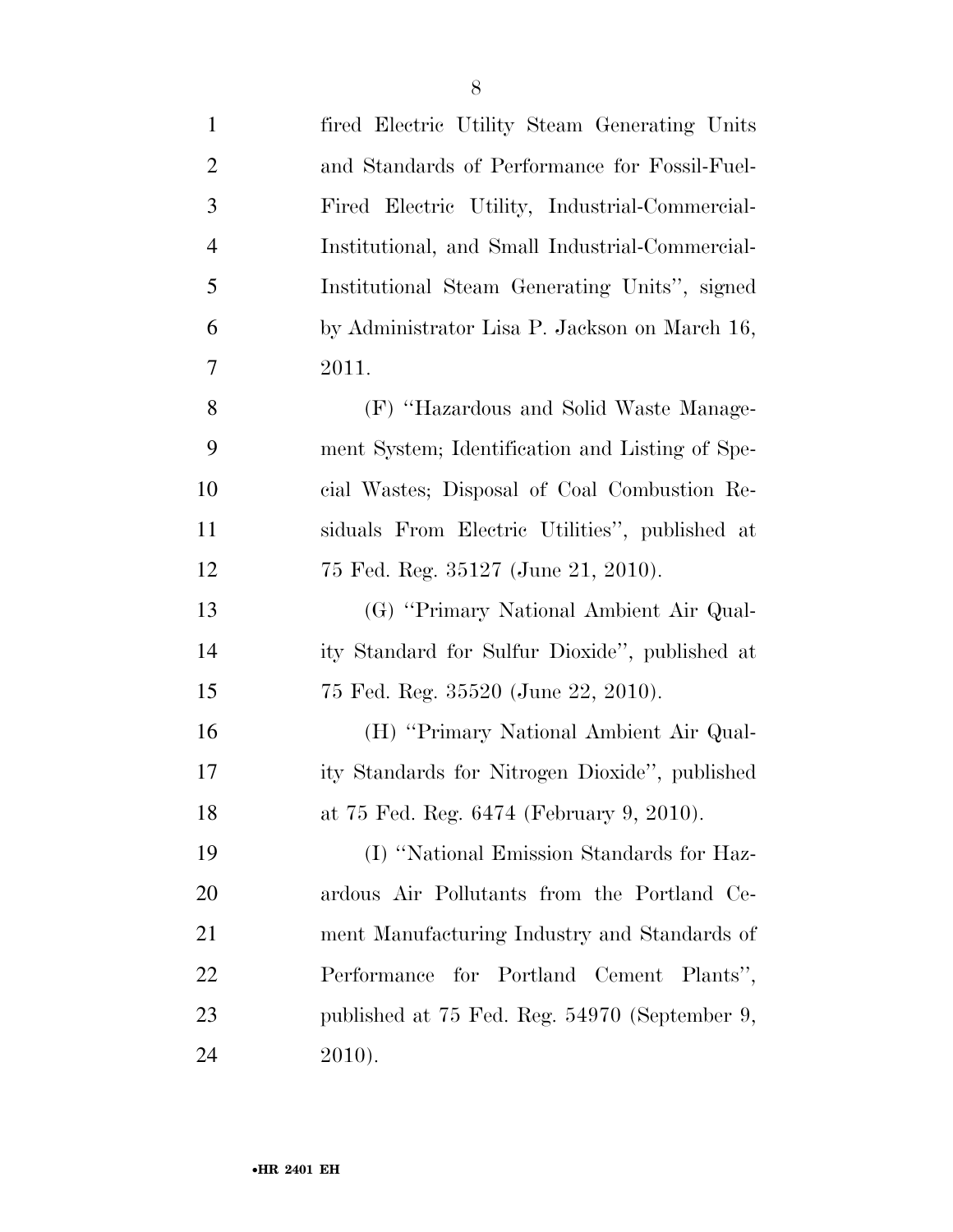| $\mathbf{1}$   | (2) The following additional rules or guidelines       |
|----------------|--------------------------------------------------------|
| $\overline{2}$ | promulgated on or after January 1, 2009:               |
| 3              | (A) Any rule or guideline promulgated                  |
| $\overline{4}$ | under section $111(b)$ or $111(d)$ of the Clean Air    |
| 5              | Act $(42 \text{ U.S.C. } 7411(b), 7411(d))$ to address |
| 6              | climate change.                                        |
| 7              | (B) Any rule or guideline promulgated by               |
| 8              | the Administrator of the Environmental Protec-         |
| 9              | tion Agency, a State, a local government, or a         |
| 10             | permitting agency under or as the result of sec-       |
| 11             | tion 169A or 169B of the Clean Air Act (42)            |
| 12             | U.S.C. 7491, 7492).                                    |
| 13             | (C) Any rule establishing or modifying a               |
| 14             | national ambient air quality standard under            |
| 15             | section 109 of the Clean Air Act (42 U.S.C.            |
| 16             | 7409).                                                 |
| 17             | (D) Any rule addressing fuels under title              |
| 18             | II of the Clean Air Act (42 U.S.C. 7521 et             |
| 19             | seq.) as described in the Unified Agenda of            |
| 20             | Federal Regulatory and Deregulatory Actions            |
| 21             | under Regulatory Identification Number 2060-           |
| <u>22</u>      | AQ86, or any substantially similar rule, includ-       |
| 23             | ing any rule under section $211(v)$ of the Clean       |
| 24             | Air Act $(42 \text{ U.S.C. } 7545(\text{v}))$ .        |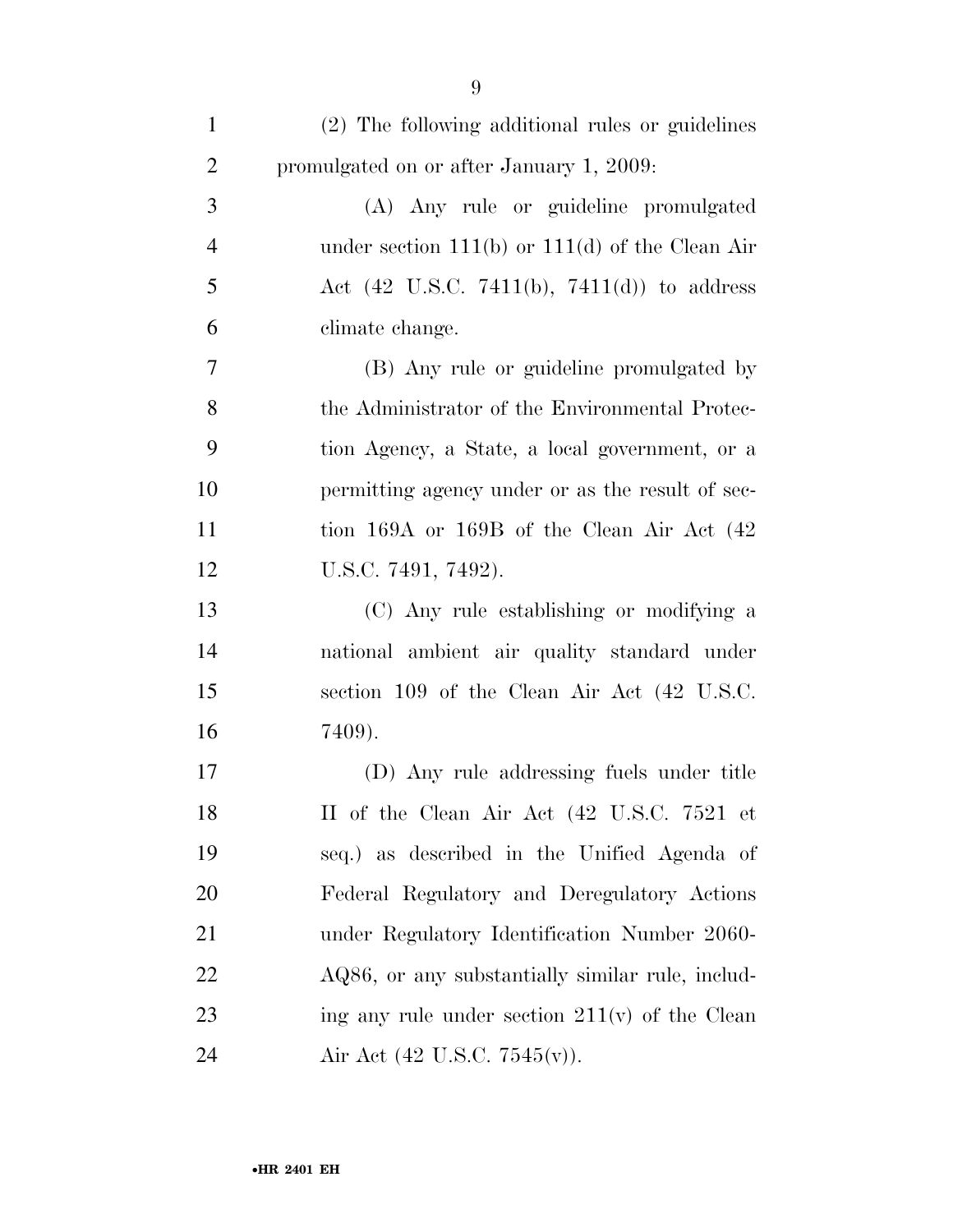(f) COVERED ACTIONS.—In this section, the term ''covered action'' means any action on or after January 1, 2009, by the Administrator of the Environmental Pro- tection Agency, a State, a local government, or a permit- ting agency as a result of the application of part C of title I (relating to prevention of significant deterioration of air quality) or title V (relating to permitting) of the Clean Air Act (42 U.S.C. 7401 et seq.), if such application oc- curs with respect to an air pollutant that is identified as a greenhouse gas in ''Endangerment and Cause or Con- tribute Findings for Greenhouse Gases Under Section 202(a) of the Clean Air Act'', published at 74 Fed. Reg. 66496 (December 15, 2009).

#### **SEC. 4. REPORTS; PUBLIC COMMENT.**

 (a) PRELIMINARY REPORT.—Not later than January 31, 2012, the Committee shall make public and submit to the Committee on Energy and Commerce of the House of Representatives and the Committee on Environment and Public Works of the Senate a preliminary report con- taining the results of the analyses conducted under section 3.

 (b) PUBLIC COMMENT PERIOD.—The Committee shall accept public comments regarding the preliminary re- port submitted under subsection (a) for a period of 120 days after such submission.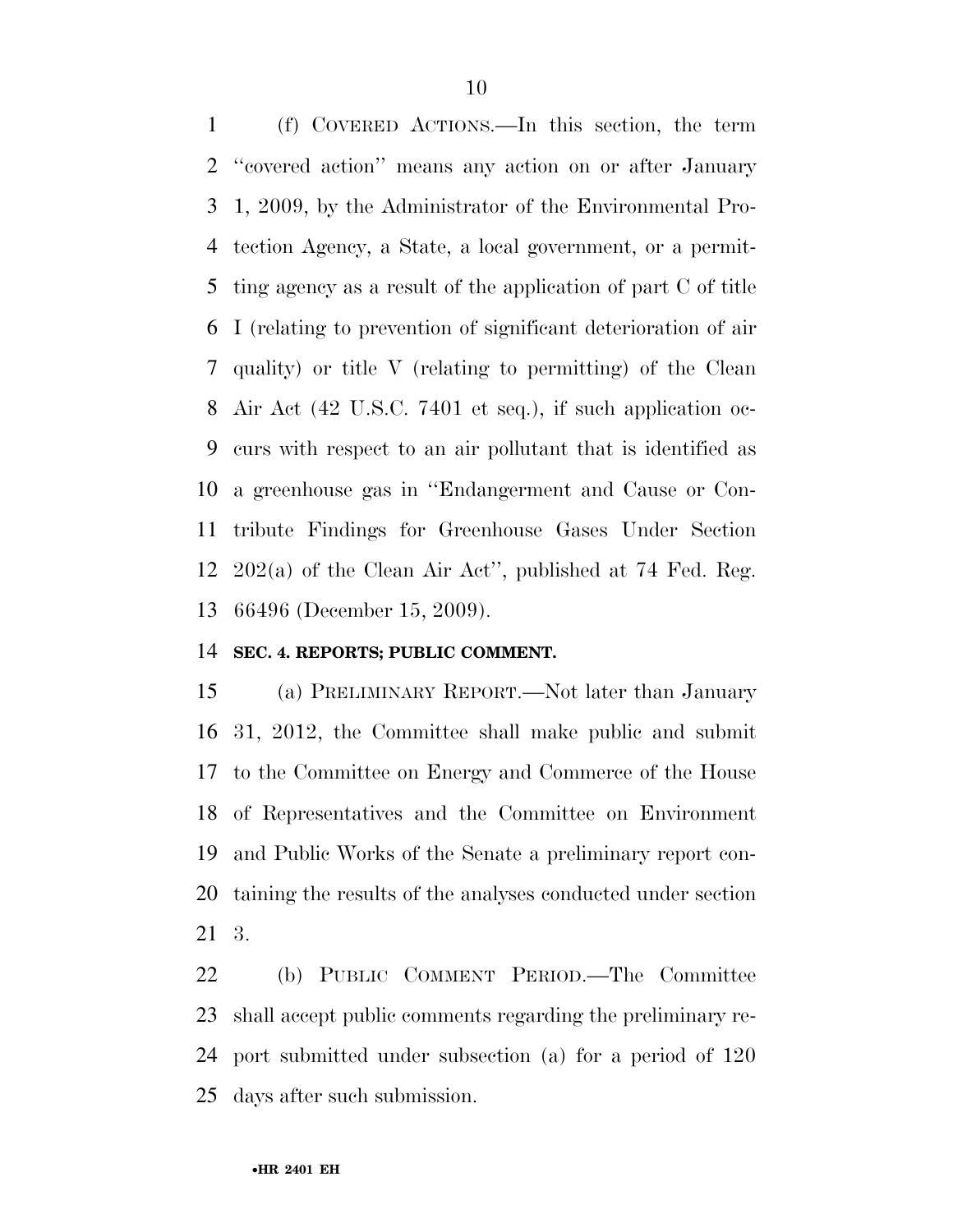(c) FINAL REPORT.—Not later than August 1, 2012, the Committee shall submit to Congress a final report con- taining the analyses conducted under section 3, including any revisions to such analyses made as a result of public comments, and a response to such comments.

### **SEC. 5. ADDITIONAL PROVISIONS RELATING TO CERTAIN RULES.**

 (a) CROSS-STATE AIR POLLUTION RULE/TRANSPORT RULE.—

 (1) EARLIER RULES.—The rule entitled ''Fed- eral Implementation Plans: Interstate Transport of Fine Particulate Matter and Ozone and Correction of SIP Approvals'', published at 76 Fed. Reg. 48208 (August 8, 2011), and any successor or substantially similar rule, shall be of no force or effect, and shall be treated as though such rule had never taken ef-fect.

 (2) CONTINUED APPLICABILITY OF CLEAN AIR INTERSTATE RULE.—In place of any rule described in paragraph (1), the Administrator of the Environ- mental Protection Agency (in this section referred to as the ''Administrator'') shall continue to implement the Clean Air Interstate Rule.

(3) ADDITIONAL RULEMAKINGS.—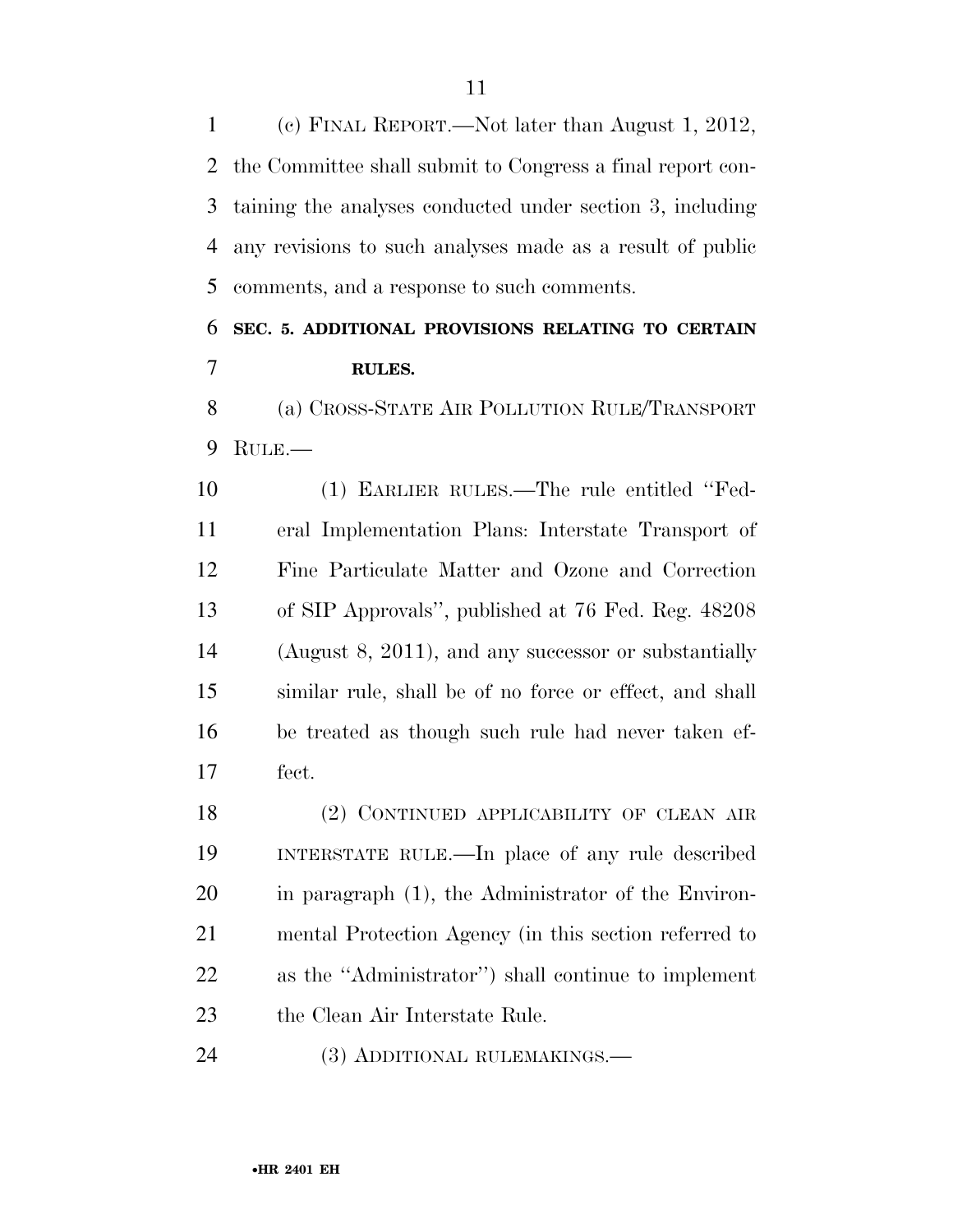(A) ISSUANCE OF NEW RULES.—The Ad-ministrator—

 (i) shall not issue any proposed or 4 final rule under section  $110(a)(2)(D)(i)(I)$  or section 126 of the Clean Air Act (42 6 U.S.C.  $7410(a)(2)(D)(i)(I)$ ,  $7426$  relating to national ambient air quality standards for ozone or particulate matter (including any modification of the Clean Air Inter- state Rule) before the date that is 3 years after the date on which the Committee 12 submits the final report under section 4(c); and

 (ii) in issuing any rule described in clause (i), shall base the rule on actual monitored (and not modeled) data and 17 shall, notwithstanding section  $110(a)(2)(D)(i)(I)$ , allow the trading of emissions allowances among entities cov- ered by the rule irrespective of the States 21 in which such entities are located.

 (B) IMPLEMENTATION SCHEDULE.—In promulgating any final rule described in sub-24 paragraph  $(A)(i)$ , the Administrator shall estab-lish a date for State implementation of the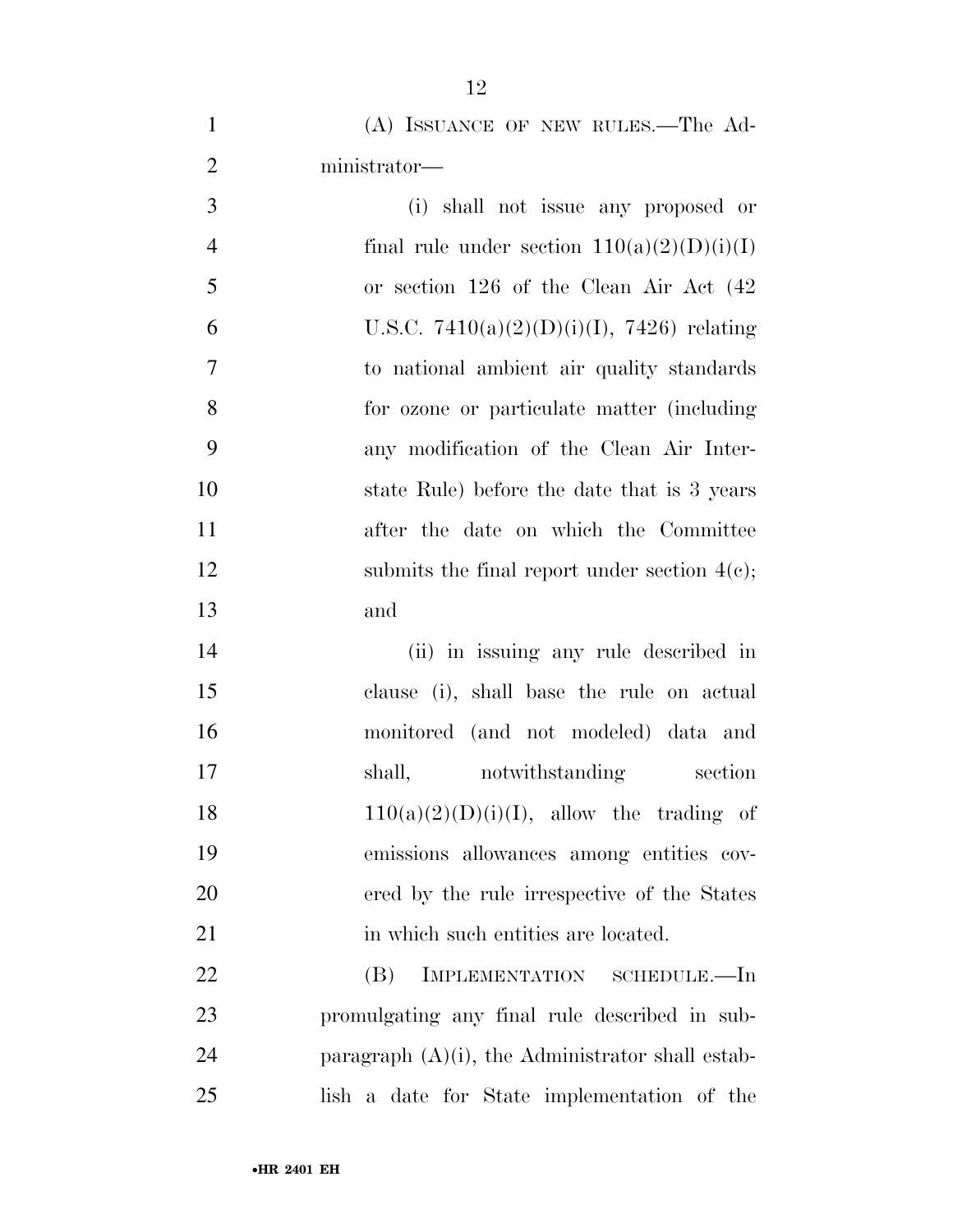standards established by such final rule that is not earlier than 3 years after the date of publi-cation of such final rule.

 (4) DEFINITION OF CLEAN AIR INTERSTATE RULE.—For purposes of this section, the term ''Clean Air Interstate Rule'' means the Clean Air Interstate Rule and the rule establishing Federal Implementation Plans for the Clean Air Interstate Rule as promulgated and modified by the Adminis- trator (70 Fed. Reg. 25162 (May 12, 2005), 71 Fed. Reg. 25288 (April 28, 2006), 72 Fed. Reg. 55657 (October 1, 2007), 72 Fed. Reg. 59190 (Oc- tober 19, 2007), 72 Fed. Reg. 62338 (November 2, 2007), 74 Fed. Reg. 56721 (November 3, 2009)).

(b) STEAM GENERATING UNIT RULES.—

 (1) EARLIER RULES.—The proposed rule enti- tled ''National Emission Standards for Hazardous Air Pollutants From Coal- and Oil-Fired Electric Utility Steam Generating Units and Standards of Performance for Fossil-Fuel-Fired Electric Utility, Industrial-Commercial- Institutional, and Small In- dustrial-Commercial-Institutional Steam Generating Units'' published at 76 Fed. Reg. 24976 (May 3, 2011), and any final rule that is based on such pro-posed rule and is issued prior to the date of the en-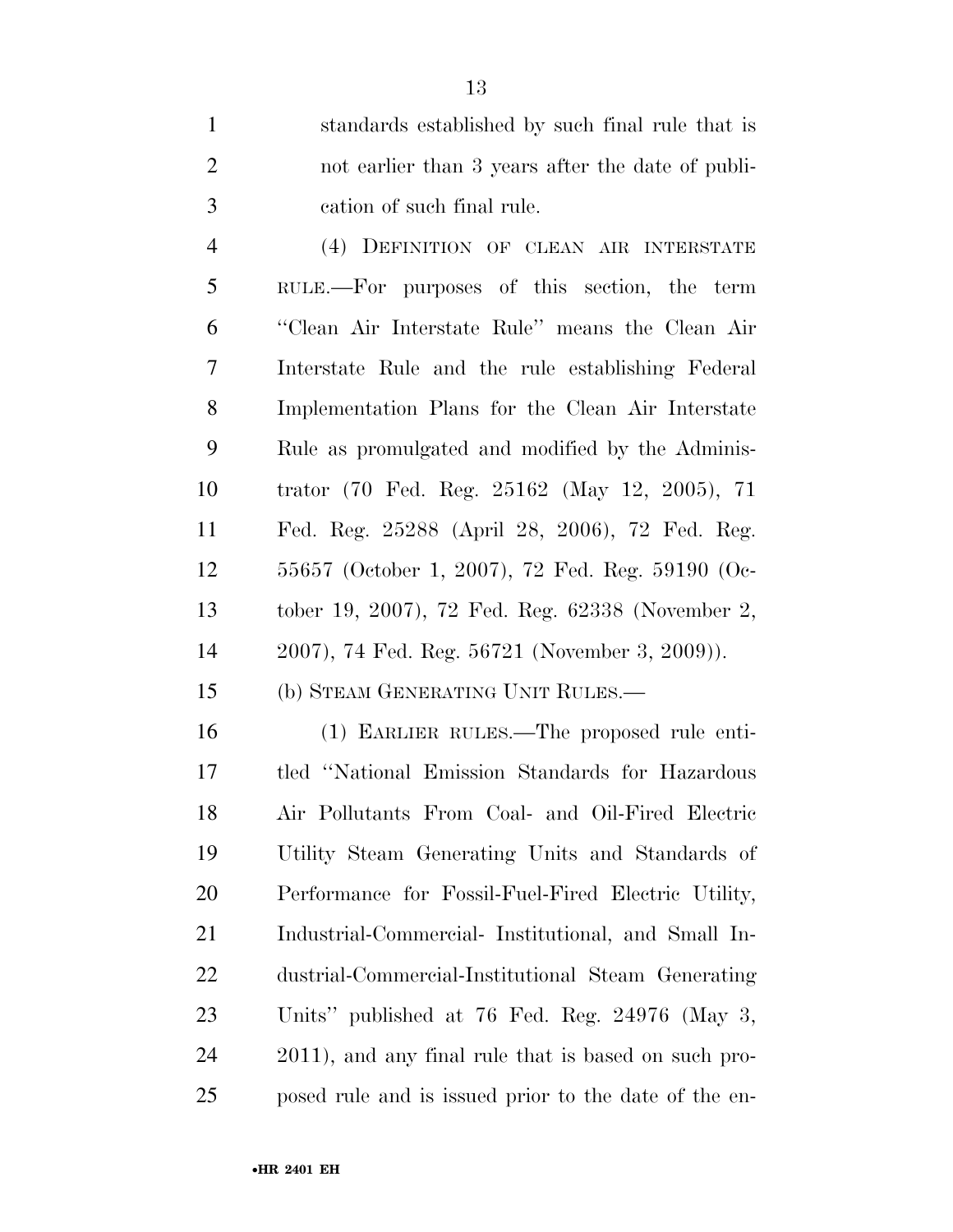| $\mathbf{1}$   | actment of this Act, shall be of no force and effect,   |
|----------------|---------------------------------------------------------|
| $\overline{2}$ | and shall be treated as though such proposed or         |
| $\mathfrak{Z}$ | final rule had never been issued. In conducting anal-   |
| $\overline{4}$ | yses under section $3(a)$ , the Committee shall analyze |
| 5              | the rule described in section $3(e)(1)(E)$ (including   |
| 6              | any successor or substantially similar rule) as if the  |
| 7              | preceding sentence did not apply to such rule.          |
| 8              | (2) PROMULGATION OF FINAL RULES.—In                     |
| 9              | place of the rules described in paragraph $(1)$ , the   |
| 10             | Administrator shall—                                    |
| 11             | (A) issue regulations establishing national             |
| 12             | emission standards for coal-and oil-fired electric      |
| 13             | utility steam generating units under section 112        |
| 14             | of the Clean Air Act (42 U.S.C. 7412) with re-          |
| 15             | spect to each hazardous air pollutant for which         |
| 16             | the Administrator finds such regulations are            |
| 17             | appropriate and necessary pursuant to sub-              |
| 18             | section $(n)(1)(A)$ of such section;                    |
| 19             | (B) issue regulations establishing stand-               |
| 20             | ards of performance for fossil-fuel-fired electric      |
| 21             | utility, industrial-commercial-institutional, and       |
| 22             | small industrial-commercial-institutional steam         |
| 23             | generating units under section 111 of the Clean         |
| 24             | Air Act (42 U.S.C. 111); and                            |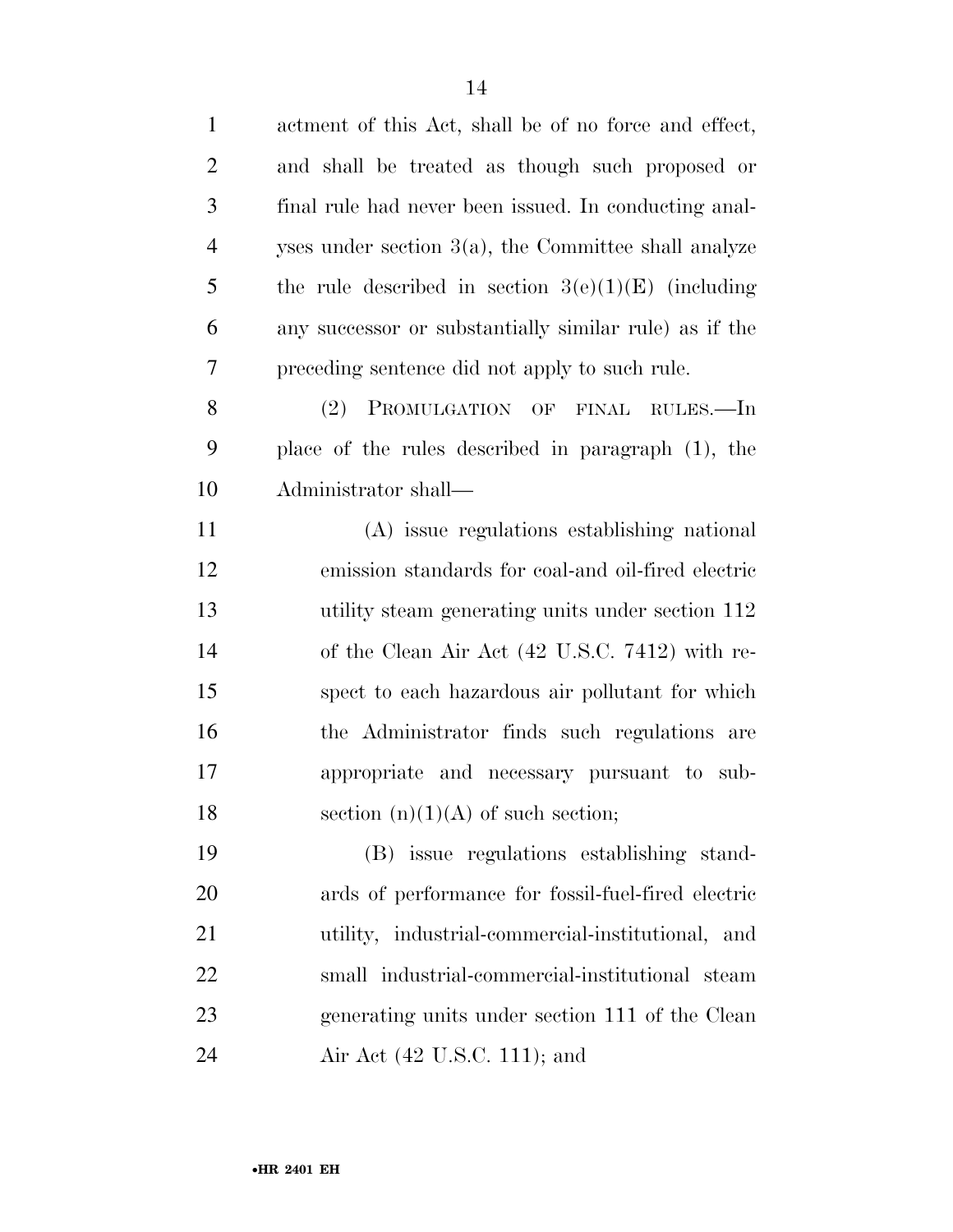| $\mathbf{1}$   | (C) issue the final regulations required by  |
|----------------|----------------------------------------------|
| $\overline{2}$ | subparagraphs $(A)$ and $(B)$ —              |
| 3              | (i) after issuing proposed regulations       |
| $\overline{4}$ | under such subparagraphs;                    |
| 5              | (ii) after consideration of the final re-    |
| 6              | port submitted under section $4(c)$ ; and    |
| 7              | (iii) not earlier than the date that is      |
| 8              | 12 months after the date on which the        |
| 9              | Committee submits such report to the Con-    |
| 10             | gress, or such later date as may be deter-   |
| 11             | mined by the Administrator.                  |
| 12             | (3) COMPLIANCE PROVISIONS.—                  |
| 13             | (A)<br>ESTABLISHMENT OF<br><b>COMPLIANCE</b> |
| 14             | DATES.—In promulgating the regulations under |
| 15             | paragraph $(2)$ , the Administrator—         |
| 16             | (i) shall establish a date for compli-       |
| 17             | ance with the standards and requirements     |
| 18             | under such regulations that is not earlier   |
| 19             | than 5 years after the effective date of the |
| 20             | regulations; and                             |
| 21             | (ii) in establishing a date for such         |
| 22             | compliance, shall take into consideration—   |
| 23             | (I) the costs of achieving emis-             |
| 24             | sions reductions;                            |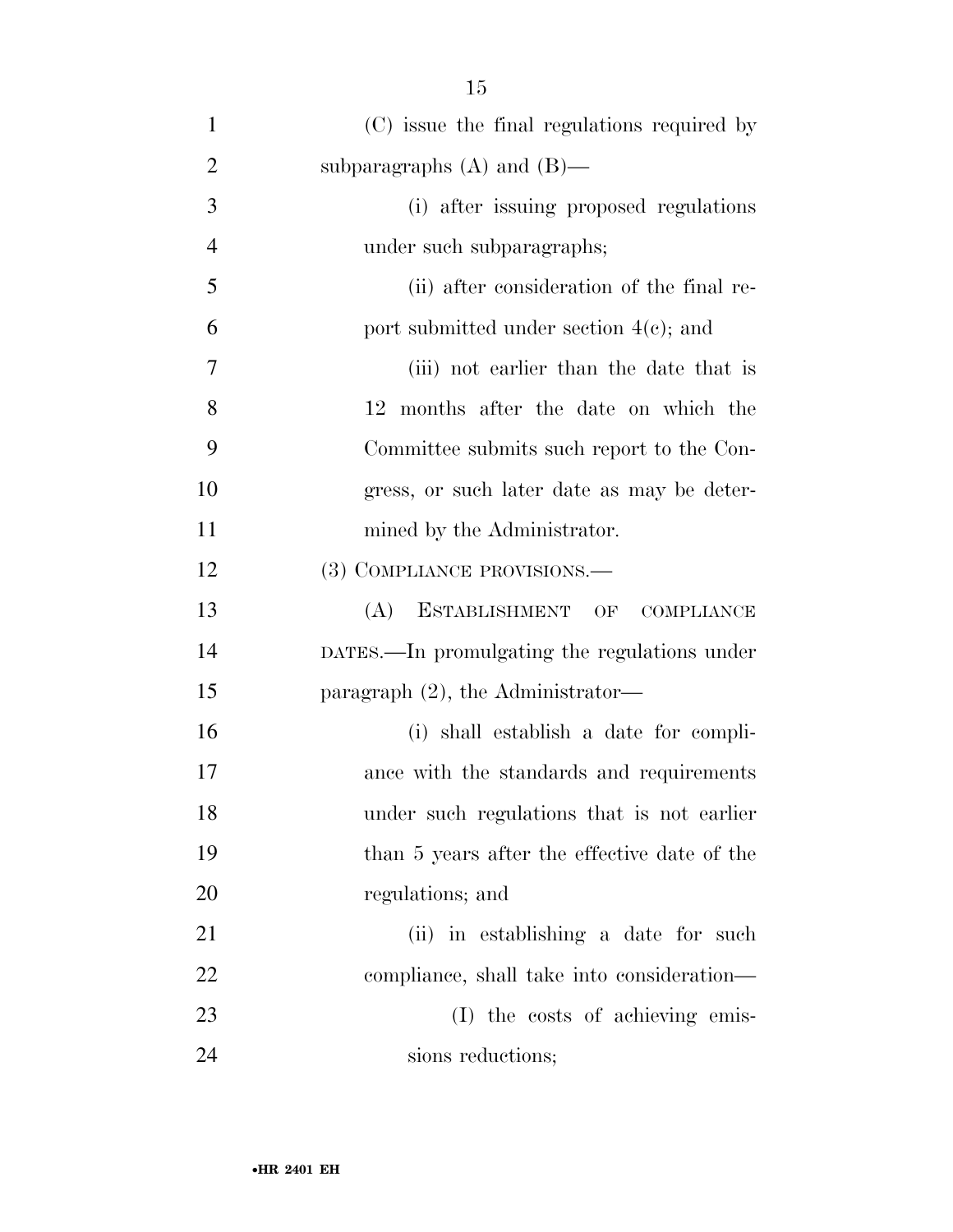| $\mathbf{1}$   | (II) any non-air quality health               |
|----------------|-----------------------------------------------|
| $\overline{2}$ | and environmental impact and energy           |
| 3              | requirements of the standards and re-         |
| $\overline{4}$ | quirements;                                   |
| 5              | (III) the feasibility of imple-               |
| 6              | menting the standards and require-            |
| 7              | ments, including the time needed to-          |
| 8              | (aa) obtain necessary permit                  |
| 9              | approvals; and                                |
| 10             | (bb) procure, install, and                    |
| 11             | test control equipment;                       |
| 12             | $(IV)$ the availability of equip-             |
| 13             | ment, suppliers, and labor, given the         |
| 14             | requirements of the regulations and           |
| 15             | other proposed or finalized regula-           |
| 16             | tions; and                                    |
| 17             | (V) potential net employment im-              |
| 18             | pacts.                                        |
| 19             | (B) NEW SOURCES.—With respect to the          |
| 20             | regulations promulgated pursuant to paragraph |
| 21             | $(2)$ —                                       |
| 22             | (i) the date on which the Adminis-            |
| 23             | trator proposes a regulation pursuant to      |
| 24             | paragraph $(2)(A)$ establishing an emission   |
| $25\,$         | standard under section 112 of the Clean       |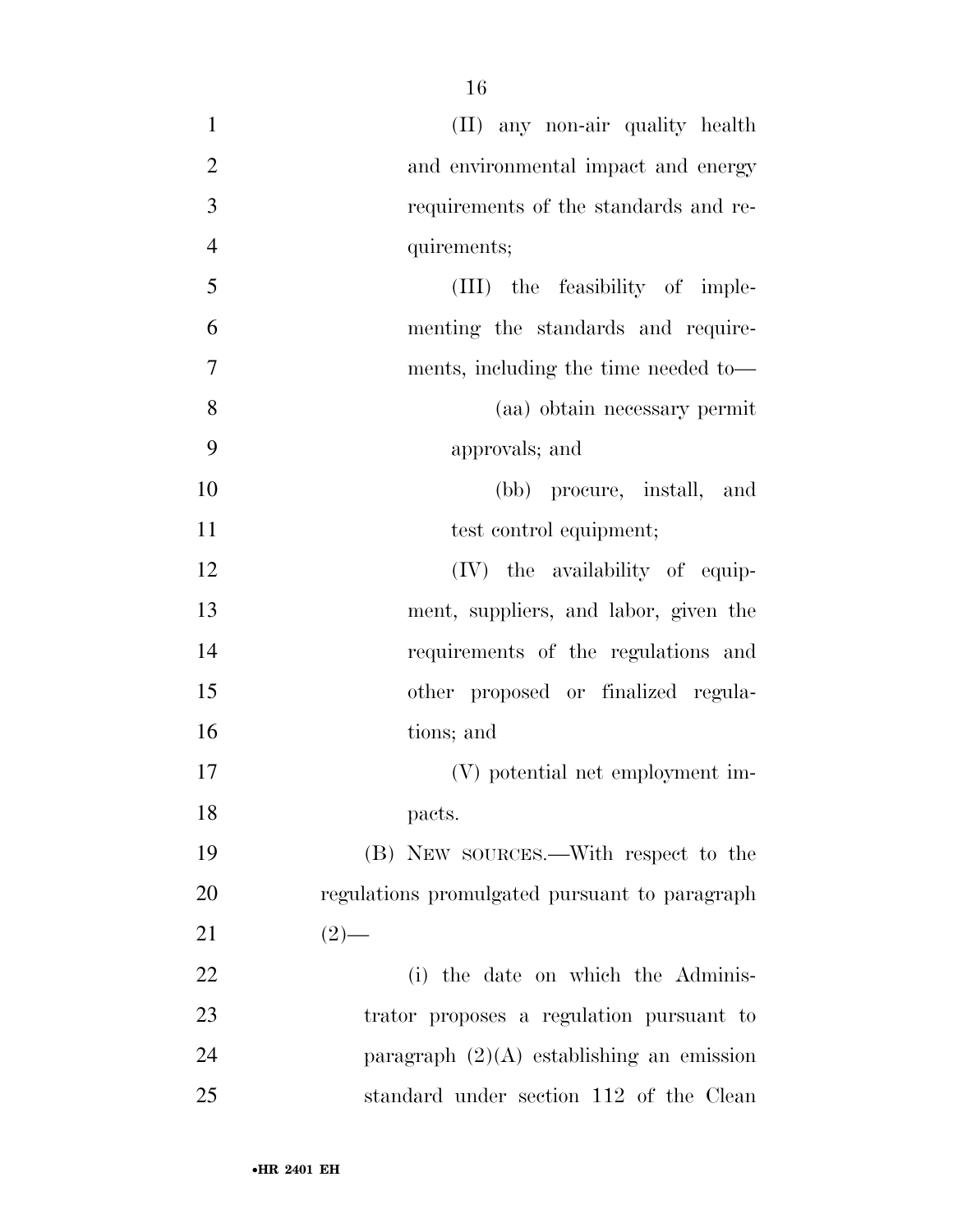| $\mathbf{1}$   | Air Act (42 U.S.C. 7412) shall be treated     |
|----------------|-----------------------------------------------|
| $\overline{2}$ | as the date on which the Administrator        |
| 3              | first proposes such a regulation for pur-     |
| $\overline{4}$ | poses of applying the definition of a new     |
| 5              | source under section $112(a)(4)$ of such Act  |
| 6              | $(42 \text{ U.S.C. } 7412(a)(4));$            |
| $\overline{7}$ | (ii) the date on which the Adminis-           |
| 8              | trator proposes a regulation pursuant to      |
| 9              | paragraph $(2)(B)$ establishing a standard    |
| 10             | of performance under section 111 of the       |
| 11             | Clean Air Act (42 U.S.C. 7411) shall be       |
| 12             | treated as the date on which the Adminis-     |
| 13             | trator proposes such a regulation for pur-    |
| 14             | poses of applying the definition of a new     |
| 15             | source under section $111(a)(2)$ of such Act  |
| 16             | $(42 \text{ U.S.C. } 7411(a)(2));$            |
| 17             | (iii) for purposes of any emission            |
| 18             | standard or limitation applicable to electric |
| 19             | utility steam generating units, the term      |
| 20             | "new source" means a stationary source        |
| 21             | for which a preconstruction permit or         |
| 22             | other preconstruction approval required       |
| 23             | under the Clean Air Act (42 U.S.C. 7401)      |
| 24             | et seq.) has been issued after the effective  |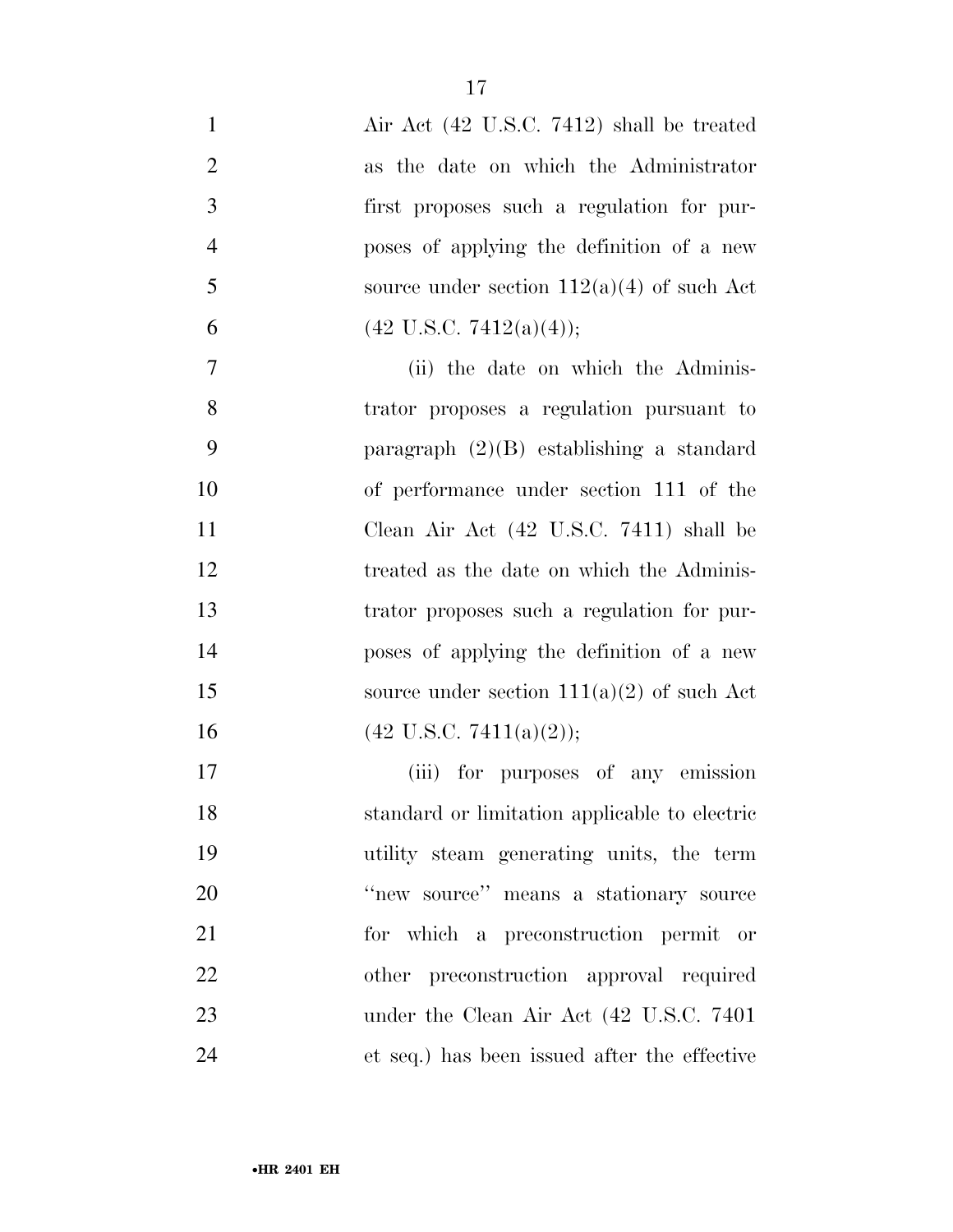| $\mathbf{1}$   | date of such emissions standard or limita-             |
|----------------|--------------------------------------------------------|
| $\overline{2}$ | tion; and                                              |
| 3              | (iv) for purposes of clause (iii), the                 |
| $\overline{4}$ | date of issuance of a preconstruction per-             |
| 5              | mit or other preconstruction approval is               |
| 6              | deemed to be the date on which such per-               |
| $\tau$         | mit or approval is issued to the applicant             |
| 8              | irrespective of any administrative or judi-            |
| 9              | cial review occurring after such date.                 |
| 10             | (C) RULE OF CONSTRUCTION.—Nothing in                   |
| 11             | this subsection shall be construed to restrict or      |
| 12             | otherwise affect the provisions of paragraphs          |
| 13             | $(3)(B)$ and $(4)$ of section 112(i) of the Clean      |
| 14             | Air Act (42 U.S.C. 7412(i)).                           |
| 15             | (4) OTHER PROVISIONS.—                                 |
| 16             | ESTABLISHMENT OF<br>(A)<br><b>STANDARDS</b>            |
| 17             | ACHIEVABLE IN PRACTICE.—The regulations                |
| 18             | promulgated pursuant to paragraph $(2)(A)$ of          |
| 19             | this section shall apply section $112(d)(3)$ of the    |
| 20             | Clean Air Act $(42 \text{ U.S.C. } 7412(d)(3))$ in ac- |
| 21             | cordance with the following:                           |
| 22             | (i) NEW SOURCES.—With respect to                       |
| 23             | new sources:                                           |
| 24             | (I) The Administrator shall iden-                      |
| 25             | tify the best controlled similar source                |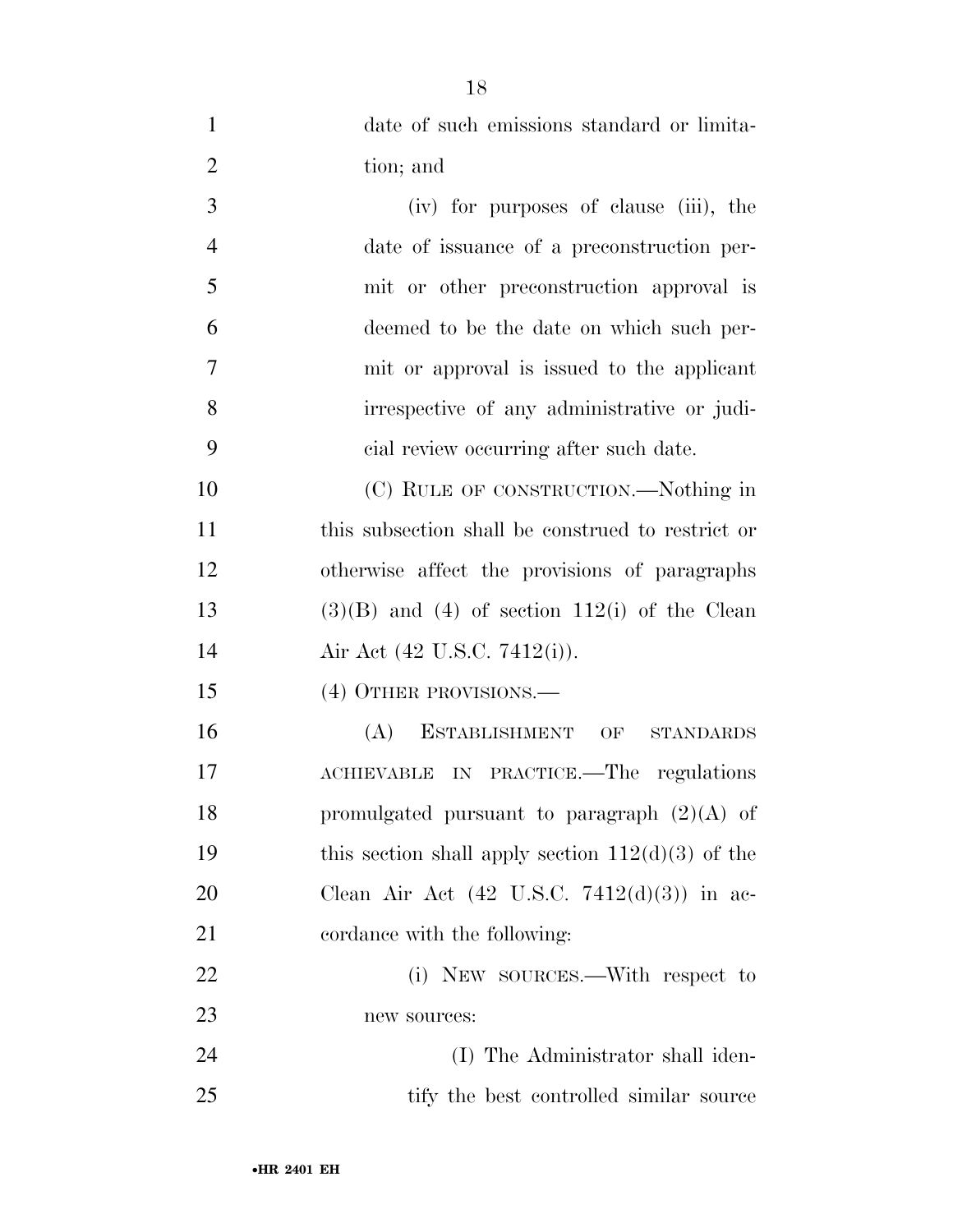- 
- for each source category or sub-2 category.
- (II) The best controlled similar source for a category or subcategory shall be the single source that is de- termined by the Administrator to be the best controlled, in the aggregate, for all of the hazardous air pollutants for which the Administrator intends 10 to issue standards for such source cat- egory or subcategory, under actual op- erating conditions, taking into account the variability in actual source per- formance, source design, fuels, con- trols, ability to measure pollutant emissions, and operating conditions. (ii) EXISTING SOURCES.—With re-18 spect to existing sources: (I) The Administrator shall iden-20 tify one group of sources that con-21 stitutes the best performing 12 per-22 cent of existing sources for each
- 23 source category or subcategory.
- (II) The group constituting the best performing 12 percent of existing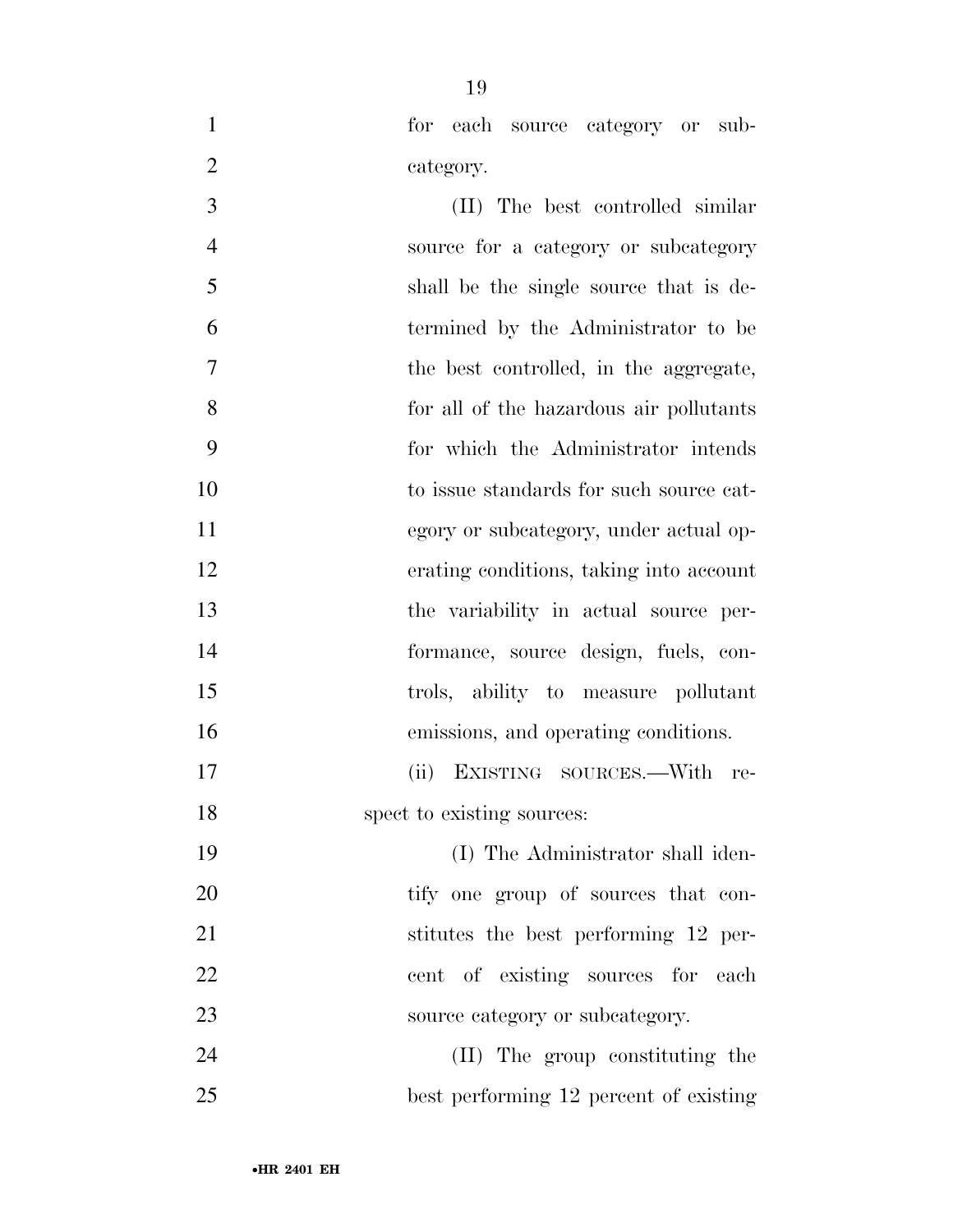| $\mathbf{1}$   | sources for a category or subcategory                          |
|----------------|----------------------------------------------------------------|
| $\overline{2}$ | shall be the single group that is deter-                       |
| 3              | mined by the Administrator to be the                           |
| $\overline{4}$ | best performing, in the aggregate, for                         |
| 5              | all of the hazardous air pollutants for                        |
| 6              | which the Administrator intends to                             |
| $\overline{7}$ | issue standards for such source cat-                           |
| 8              | egory or subcategory, under actual op-                         |
| 9              | erating conditions, taking into account                        |
| 10             | the variability in actual source per-                          |
| 11             | formance, source design, fuels, con-                           |
| 12             | trols, ability to measure pollutant                            |
| 13             | emissions, and operating conditions.                           |
| 14             | REGULATORY ALTERNATIVES.-For<br>(B)                            |
| 15             | the regulations promulgated pursuant to para-                  |
| 16             | $graph (2)$ of this section, from among the range              |
| 17             | of regulatory alternatives authorized under the                |
| 18             | Clean Air Act (42 U.S.C. 7401 et seq.), includ-                |
| 19             | ing work practice standards under section                      |
| 20             | 112(h) of such Act $(42 \text{ U.S.C. } 7412(\text{h}))$ , the |
| 21             | Administrator shall impose the least burden-                   |
| 22             | some, consistent with the purposes of such Act                 |
| 23             | and Executive Order No. 13563 published at 76                  |
| 24             | Fed. Reg. 3821 (January 21, 2011).                             |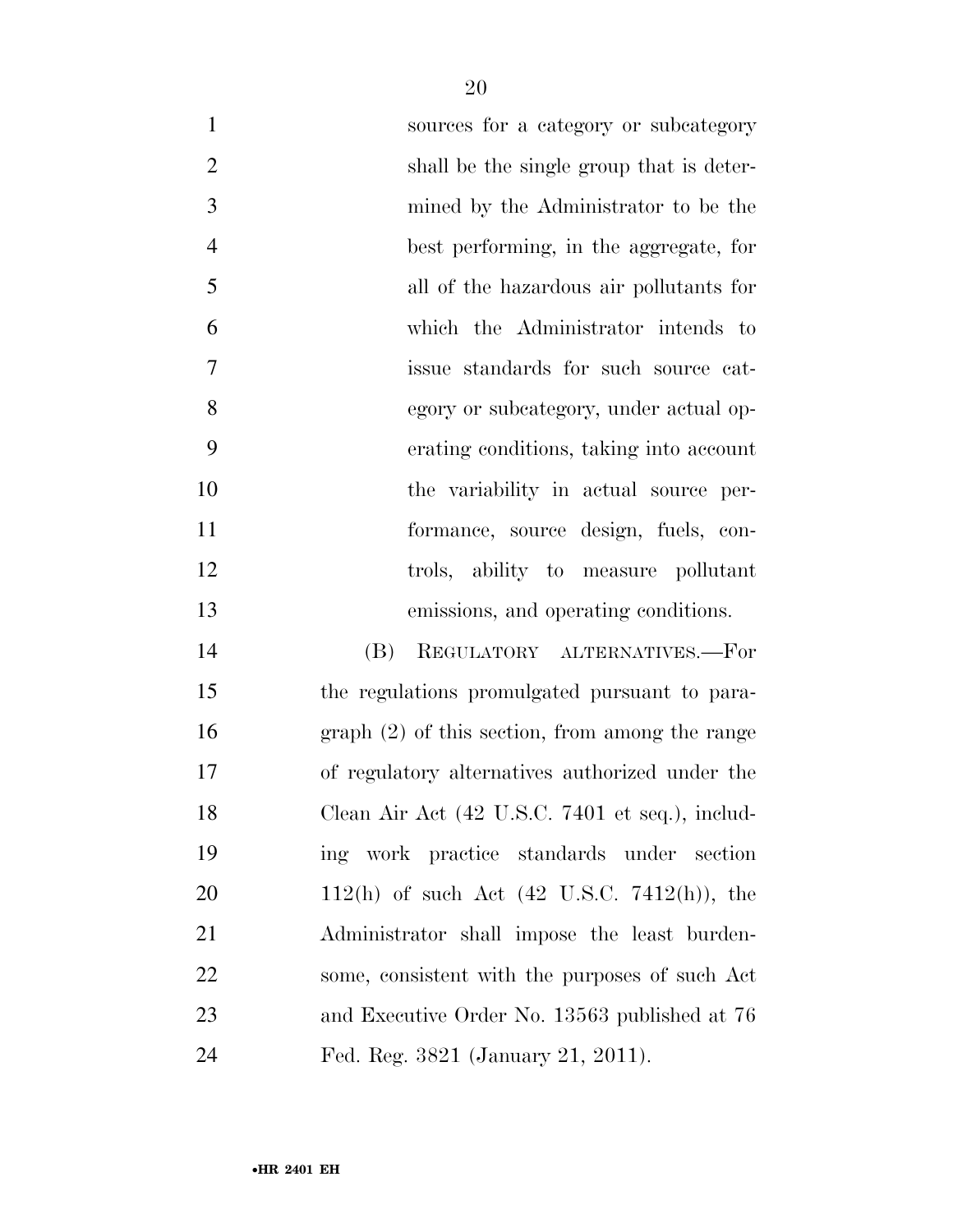## **SEC. 6. CONSIDERATION OF FEASIBILITY AND COST IN ES- TABLISHING NATIONAL AMBIENT AIR QUAL-ITY STANDARDS.**

 In establishing any national primary or secondary ambient air quality standard under section 109 of the Clean Air Act (42 U.S.C. 7409), the Administrator of the Environmental Protection Agency shall take into consider-ation feasibility and cost.

#### **SEC. 7. AUTHORIZATION OF APPROPRIATIONS.**

 (a) AUTHORIZATION.—There are authorized to be ap-propriated to carry out this Act—

 (1) for fiscal year 2012, \$3,000,000 to the De- partment of Commerce, of which not more than \$2,000,000 shall be for carrying out section 3; and (2) to the Environmental Protection Agency— (A) for fiscal year 2012, \$1,000,000; and (B) for fiscal year 2013, \$500,000.

 (b) OFFSET.—Effective October 1, 2011, section 797(a) of the Energy Policy Act of 2005, as amended by section 2(e) of the Diesel Reduction Act of 2010 (Public Law 111–364), is amended—

22 (1) by striking "2012" and inserting "2014";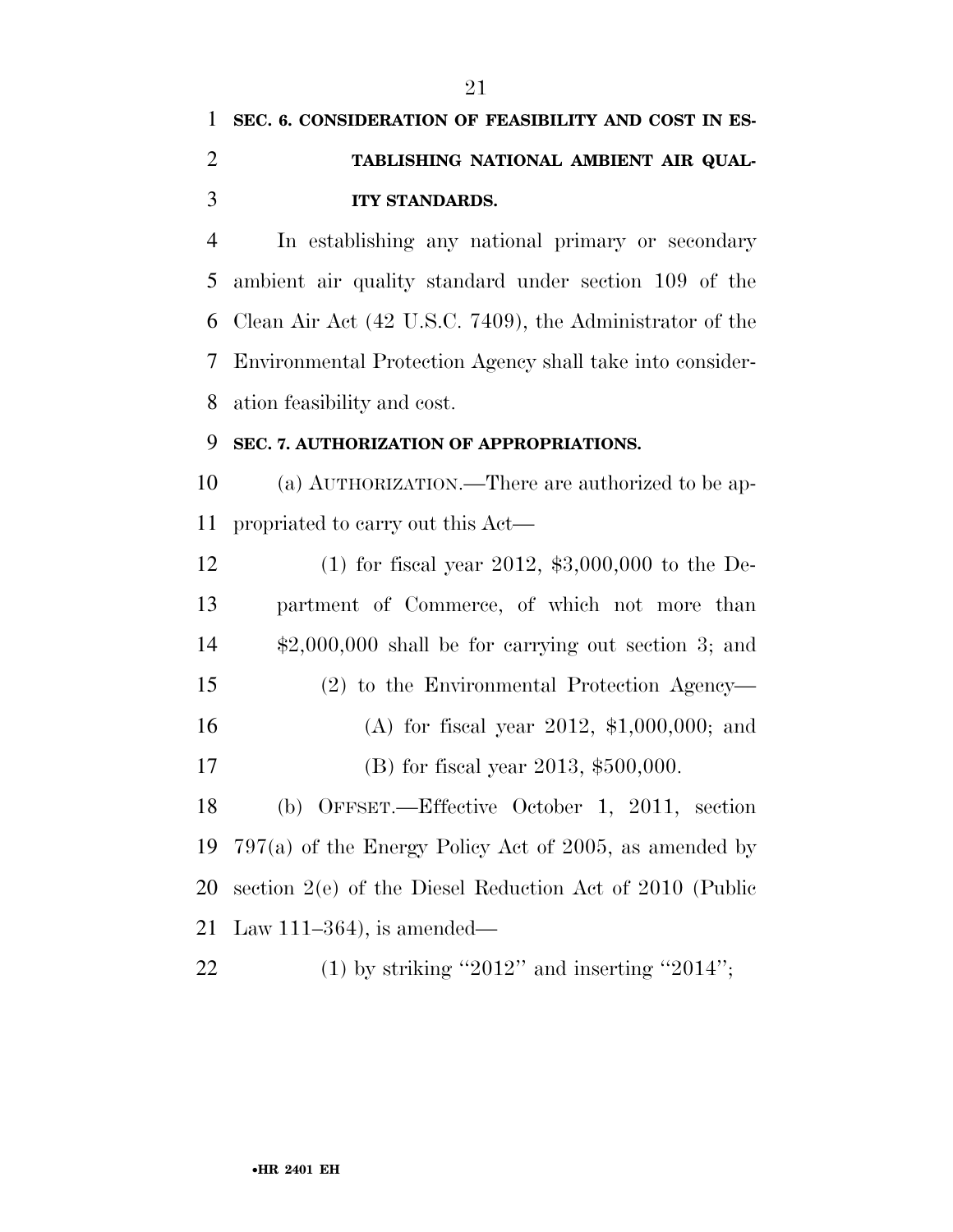1 (2) by inserting ''\$45,500,000 for fiscal year 2 2012, \$49,500,000 for fiscal year 2013, and'' after 3 ''to carry out this subtitle''.

Passed the House of Representatives September 23, 2011.

Attest:

*Clerk.*